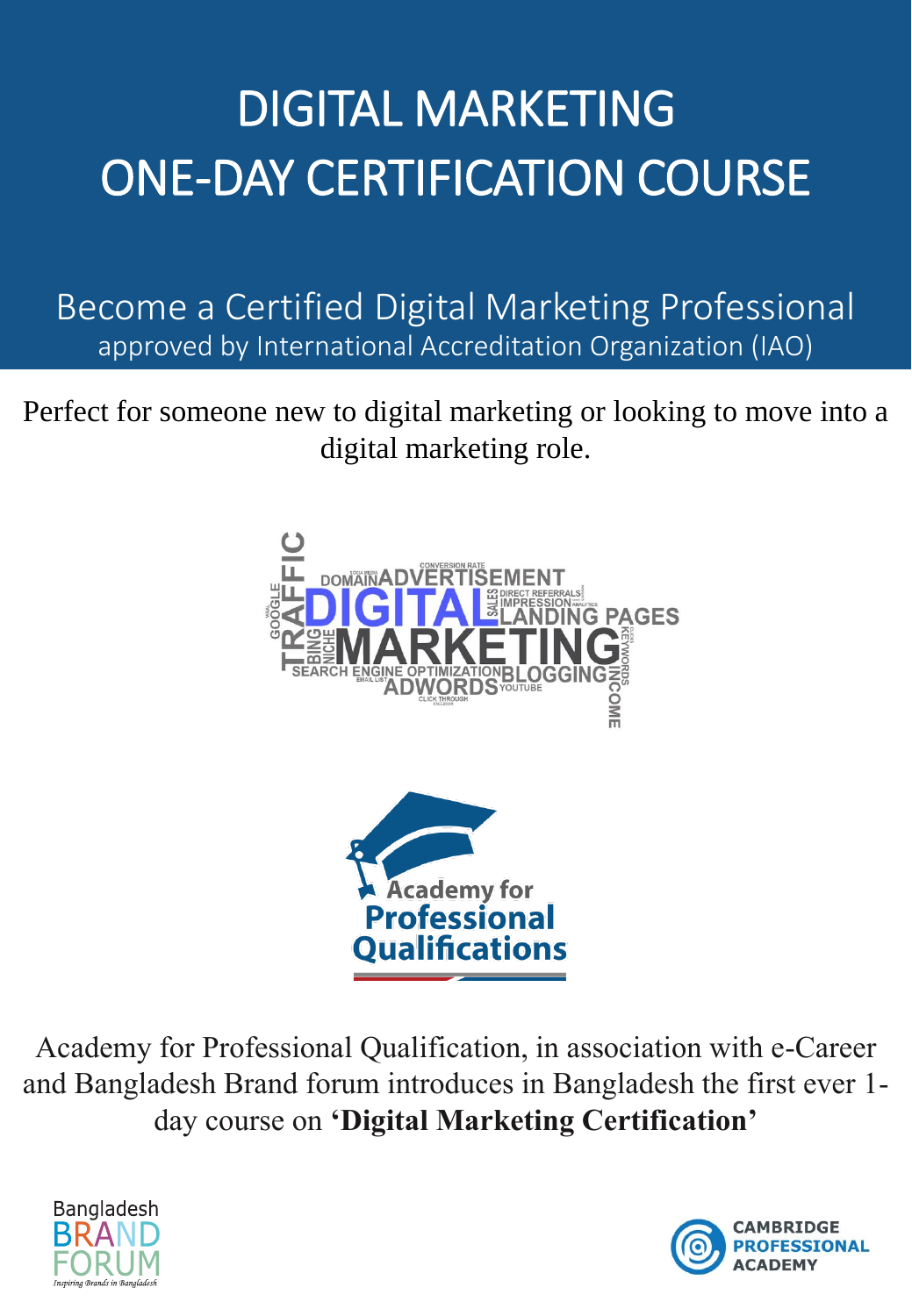#### **INTRODUCTION**

As the commercial world has moved online, marketing professionals have had to adapt to stay competitive by gaining the expert skills needed to succeed in digital marketing. For many organizations, digital marketing has evolved from a set of tactical actions into a significant element of strategy. This course will provide you with an in-depth consideration of digital marketing capabilities that can be embedded within strategic marketing planning.

Bangladesh Brand Forum in association with Academy for Professional Qualifications introduces in Bangladesh this integrated course. This will develop the knowledge and understanding of basics of marketing, advertisement, digital marketing tools and tactics which can be used effectively in an online environment.

This comprehensive course would be a perfect foundation for any budding marketer or advertisement professional to build their career in this powerful industry.

## **PURPOSE OF THE COURSE**

- This course provides insight into how organizations can implement core marketing and digital marketing capabilities into strategic marketing planning.
- It outlines how understanding and analysis of the macro- and micro-environments can enable organizations to assess the impact of the disruptive digital landscape in delivering objectives, in order to develop strategies.
- It provides recognition of how creating digital marketing mixes can enable organizations to respond with agility to market needs.

## **TRAINING METHODOLOGY**

- This course is offered via distance learning in Bangladesh. We are offering blended Learning - the perfect blend of Face-2-Face virtual classes and supported independent learning.
- Our tutors are based in England and all are hand-picked not just for their skills as educators and motivators, but also for their years of real-world experience working in their chosen sector.
- The e-Learning will be delivered via an advanced online learning management system. You can access it from anywhere, at any time using a PC or smartphone.

## **COURSE PRE-REQUISITES**

- No qualifications or marketing experience is required. However, some work experience would be advantageous.
- The student will typically be operating in a wider marketing role and will be required to integrate digital solutions into the marketing plan.
- Prospective candidates must have Bachelor's degree in business studies with strong proficiency in English.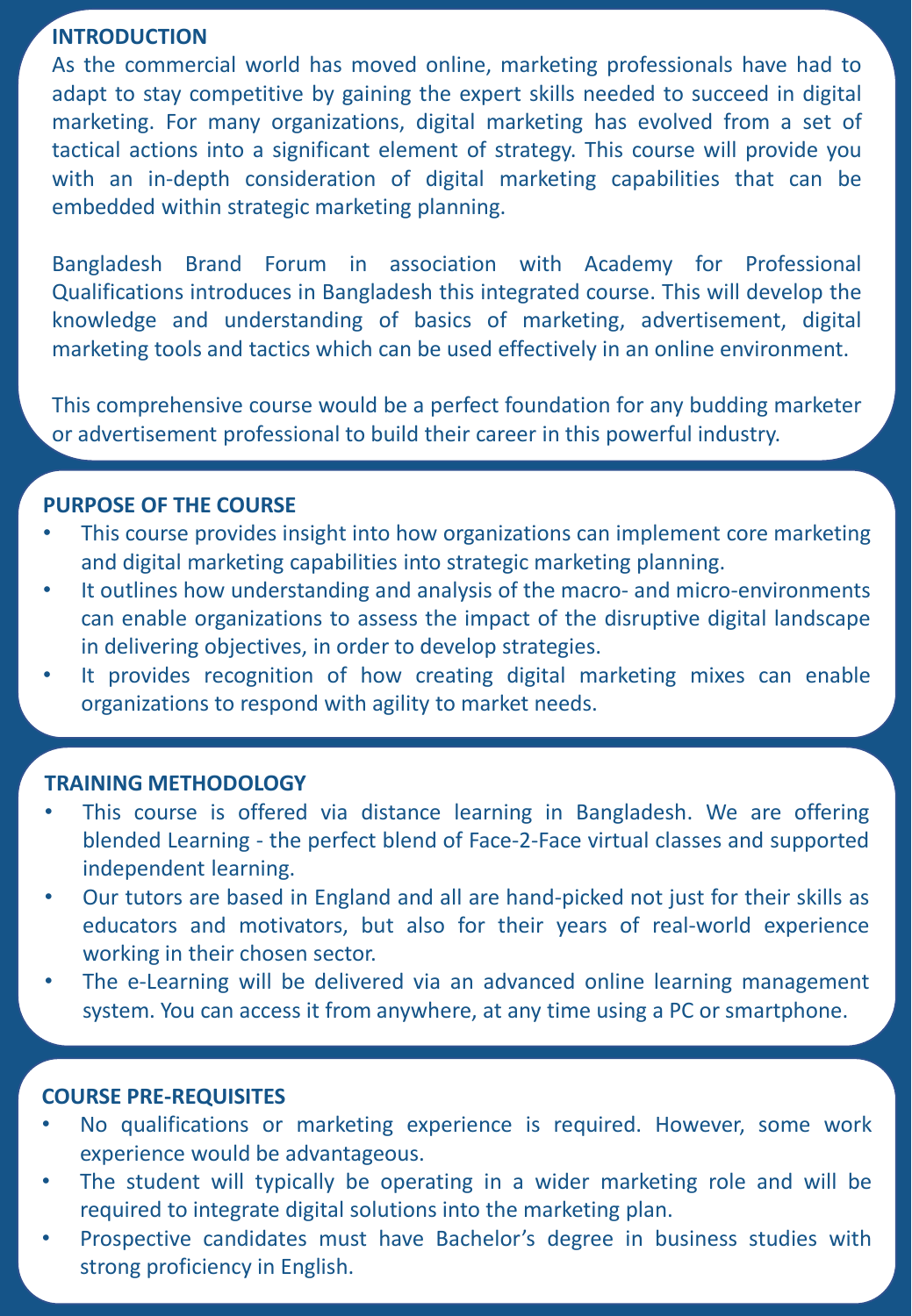# **OVERARCHING LEARNING OUTCOMES**

Marketing world is a constantly evolving and increasingly important discipline within modern business environment. This course will enable you to build essential skills in order to identify, integrate and monitor effective tactics to deliver enhanced marketing activities. The following modules will be covered during the session-

- 1. Introduction to Digital Marketing
- 2. Search Engines, Search Engine Optimisation (SEO)
- 3. Search Engine Marketing (SEM)
- 4. Websites and Web Design
- 5. Digital Display Advertising
- 6. Email and Mobile Marketing
- 7. Social Media Marketing
- 8. Online Public Relations
- 9. Web Analytics
- 10. Planning a Digital Marketing Campaign
- 11. Digital Marketing Regulations

# **WHAT YOU WILL GET?**

- Internationally recognized Certificates issued by e-Career (UK) and BBF Centre of Knowledge & Innovation
- Free access to one BBF events (approx. value BDT 15,000)
- Membership of BBF training centre (Value BDT 18,000) with access to the resource base (Library, Computer Center, Audio & Video Database) and get complimentary copies of BBF magazine

# **CLASS SCHEDULE**

- This is a 1-day program, students will get 6 hours of tutoring and will be fully supported by online self-learning with unlimited access to the advanced online learning management system
- Course delivery date: Saturday, 24 February 2018, 2pm to 10pm
- Last date of registration: Wednesday, 21 February 2018

Students will attend the classes from their own place, no need to travel to any specific location!

# **APPLICATION PROCEDURE & COURSE FEES**

- Course fee is BDT 14,990/+VAT per person.
- Registration with Bangladesh Brand Forum and payment to be made online at www.[professional-qualifications.com](https://professional-qualifications.com/) or to Brandzeal.
- **NOTE: The course demands a mandatory presence on each class day and also pass the online assessment to get the certification.**